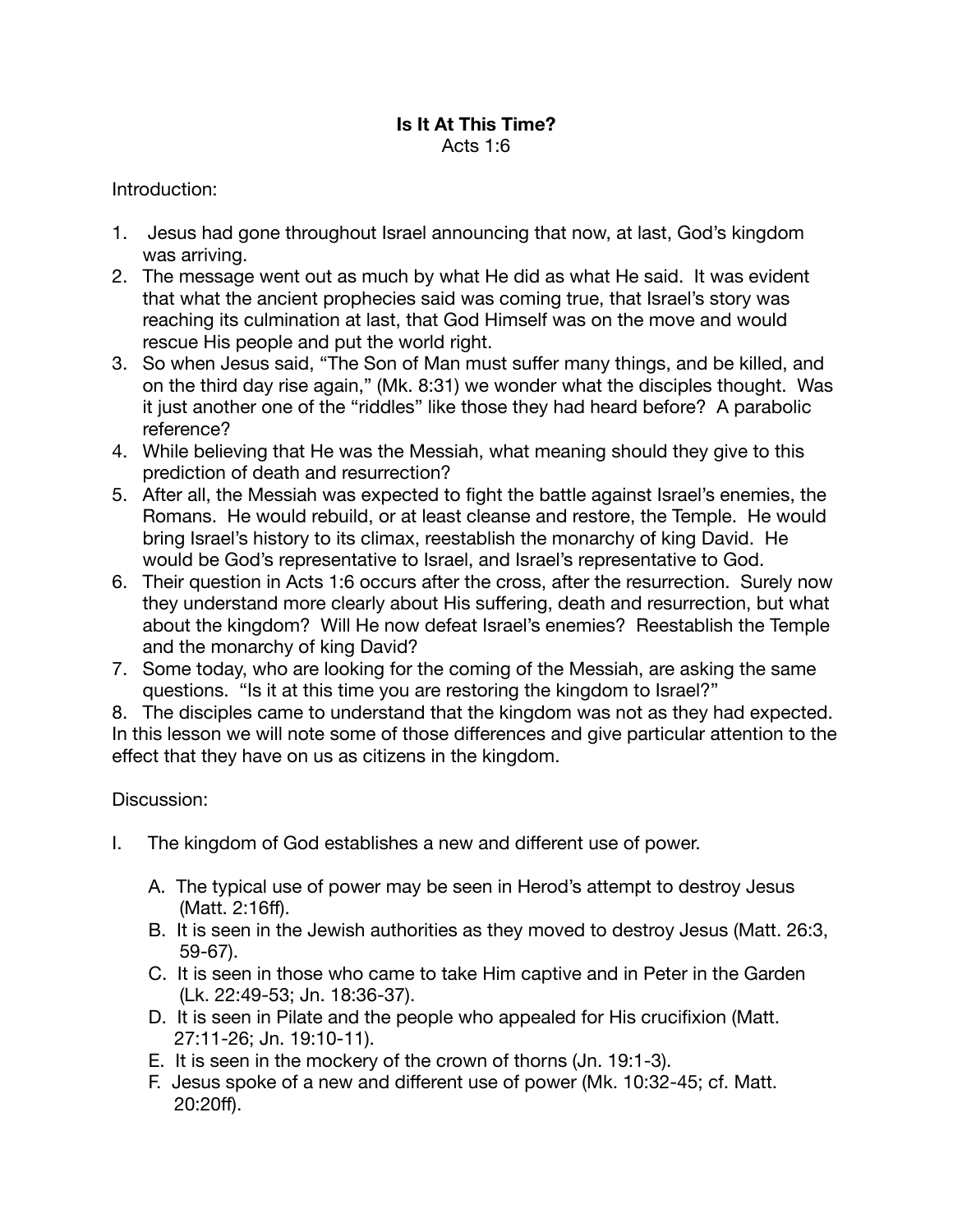G. Peter, the one who had used the sword, came to recognize a new use of power (1 Pet. 2:21-25).

II. The kingdom of God is ruled by a king who **gives** His life. This stands in contrast to a king who **takes** life (1 Sam. 8:10ff).

- A. As we have already seen in the previous point the world's use of power dominates, takes control and destroys life. Ex. Herod, the Jewish authorities, even Peter in the Garden of Gethsemane sought to take life. Such was typical of worldly kings (ex. Romans, Greeks, Medo-Persians, Babylonians, Assyrians).
- B. Israel's request to be like the nations borrowed from this same perspective (cf. 1 Sam. 8:10ff).
- C. Such is not the way of God's king. His victory is achieved through a totally different way. He gives His life for the many. Do you see the significance of the resurrection? Giving up life seems to be a defeat, but resurrection is a manifestation of power over death.
	- 1. "He gave Himself up for her" (Eph. 5:25).
	- 2. This is the way of God who so loved the world that He gave (Jn. 3:16).
	- 3. Christ died for the ungodly (Rom. 5:6).
	- 4. It is not that we loved God, be that He loved us and sent His Son to be the propitiation for our sins (1 Jn. 4:10).
- D. It is in this unexpected way that this king (kingdom) destroys all other kingdoms (cf. Dan. 2:44ff). This stone that was rejected by the builders became the chief corner stone (Lk. 20:17-16; 1 Pet. 2:4ff).

III. This king reflects the heart of God. Thus he is a man after God's own heart and one who accepts the penitent.

- A. The Father, as represented in the Parable of the Prodigal (Lk. 15) accepts the penitent.
	- 1. The penitent is the one who is powerless; he has no status; he has nothing; he is nothing; he recognizes it and is accepted. So it is with sinners and tax collectors, though rejected by Pharisees and scribes.
	- 2. It is the king who tells the story who understands the nature of the Father.
	- 3. It is not the rich and powerful that have a place in this kingdom, but the poor and those without status.
	- 4. Of these Jesus said, "Blessed are those who are poor in spirit, for theirs is the kingdom of God" (Matt. 5:3).
- B. It is those who come beating their breast saying, "God be merciful to me the sinner," who go down to their house justified and not those who trust in themselves that they are righteous (Lk. 17:9ff). The one who told the story understood the Father's heart.
- IV. What does all this mean for us?
	- A. We need to live lives transformed by the king.